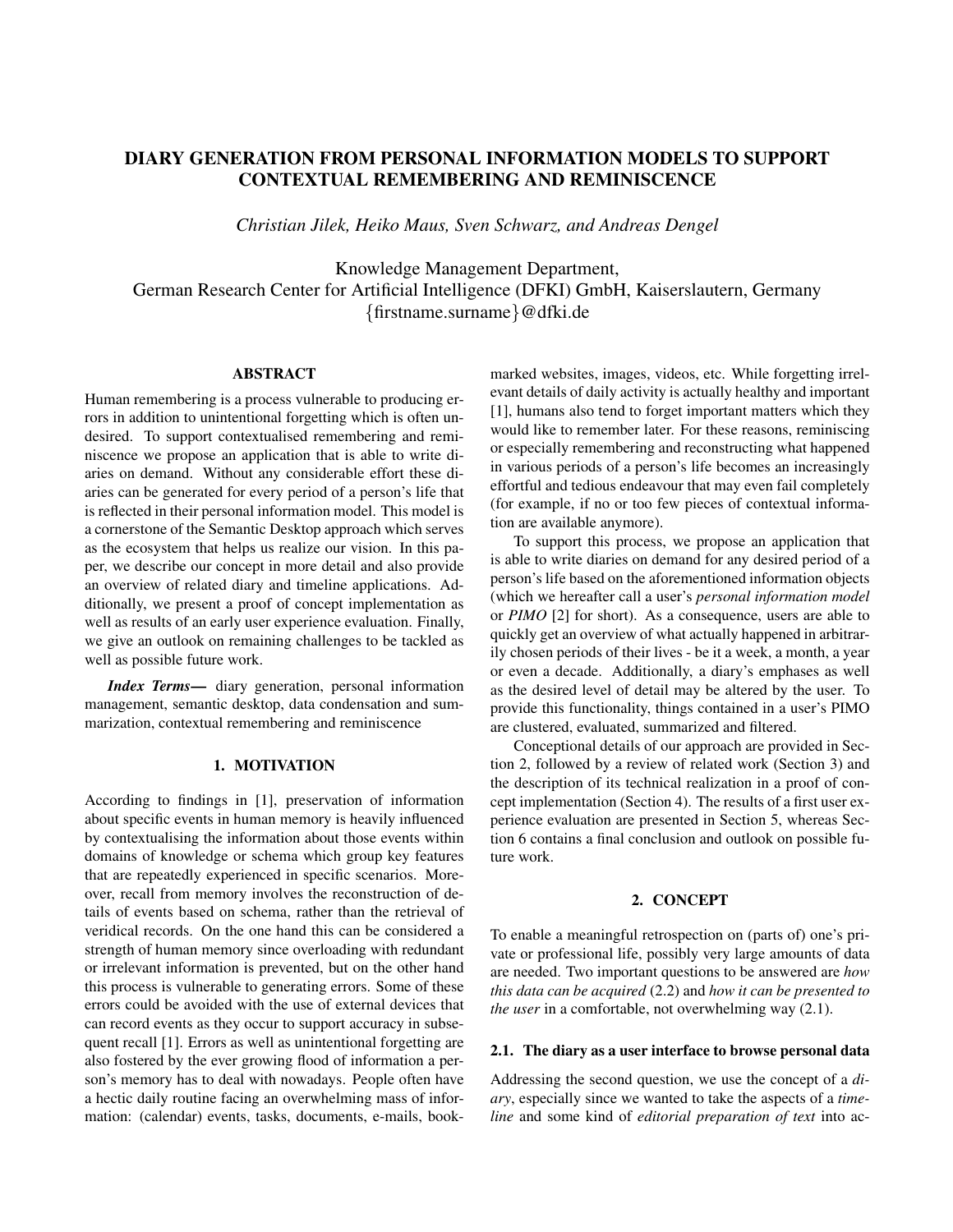count. Furthermore, a diary is an easily understood and wellknown concept to most people (statistics resulting from longterm studies about adolescents writing diaries are, for example, mentioned in [3]). In contrast to providing a kind of log covering all of a user's activities as a large sequential collection of material, we would like to enable the user to easily get an *actual overview* of their past, even for large periods of time. To achieve this, it is necessary to identify relationships among possibly several thousands of individual information objects in a user's PIMO and create suitable abstractions from them. If a user, for example, looks back on the last decade, they should not be overwhelmed with a view showing plenty of individual events, but compact statements like project names, stages of life, life situations, etc. Examples for those are terms like school years, studies, marriage or the name of a place where a vacation or longer stay abroad has been spent. The user therefore *zooms out* of the overwhelming mass of details. If desired, these abstractions can easily be resolved by selecting a subperiod of time for concretization (*zooming in*), e.g. five years of a decade. Concretizations can be performed until the user reaches the actual, not further processed, basic material, i.e., concrete information objects like notes, photos, documents, etc.

## 2.2. The Semantic Desktop and PIMO as means to provide semantically annotated & enriched data

Concerning the first question posed at the beginning of this section, we base our application on the concept of the *Semantic Desktop* (SD) [4], [5]. Its core idea is bringing *Semantic Web* technologies to the user's desktop<sup>1</sup>. Since these standards based on ontologies allow representing and organizing data across application borders, it is thus possible to explicitly express (major parts of) a user's personal mental model and make use of it in all their applications – or at least in those that integrate into their personal knowledge space. One of the SD cornerstones is the PIMO which serves as the basis for knowledge representation and provides a common vocabulary across different applications [6]. It consists of *concepts* (called "things" such as specific topics, projects, persons, tasks, ...), *associations* between them (persons are *member of* projects, a task *has topic* SD, ...), and finally, *associated resources* (documents, e-mails, web pages, pictures, ...) [6]. A more detailed motivation of the PIMO is given in [2]. The most recent SD implementation is in the form of a cloud-based service providing a service API based on JSON RPC that uses the PIMO schema with its classes and properties and intended semantics, relies on URIs to identify things and resources, and most importantly, defines a set of methods to access and manipulate the PIMO [6].

On the client side, we follow two strategies: first, ded-

icated PIMO-aware apps provide various beneficial PIMOenabled services such as apps for photo organization, task management, note taking, or, a diary. Second, for standard programs (like Mozilla Firefox and Thunderbird, or Windows Explorer), we provide plug-ins connecting to the PIMO and extending them with PIMO vocabulary [6]. This allows for accessing, analysing, and introducing the respective information object such as web pages, e-mails, or files to the PIMO. As a consequence, the PIMO is integrated into computing environments users are familiar with. Annotating resources is done by tagging. For a given resource (a file, a website, an e-mail, ...) the system provides a list of recommended things from the user's PIMO by means of information extraction, which can then be accepted, complemented or corrected by them. The more users interact with their PIMO, the more complete and enriched with semantically annotated data it gets. This data serves as a rich basis for our diary app.

#### 2.3. Joining these concepts in PIMO Diary

*PIMO Diary*, a diary application built on top of the SD, uses the things a user is concerned with (represented by their PIMO) and thus allows enriching stored memories with their proper context. The users decide for themselves on how much they would like to participate in shaping their diary. They may actively write entries, create photo collections that they additionally annotate and comment on, store a lot of supplementary material and so forth. Alternatively, they may just use their SD applications "the usual way" for personal information management (PIM) (i.e. take notes, set a calendar entry, tag an e-mail, etc.) without caring much about the outcome of a diary generation process in the near or distant future. Nevertheless, a diary generated from automatically collected data arising from daily SD usage without any considerable effort might still be an enjoyable added value for them.

Other usage scenarios are, for example, to utilize a person's episodic memory reflected by their diary to initiate or support a search process. Consider the case of trying to find a photo once taken on a trip to Paris for which you do not recall any other meta data. Browsing your diary for trips to Paris and descending towards the underlying information objects might help in being able to find the specific file quickly. Another feature we consider quite promising is sharing your knowledge and experiences with family, friends or colleagues. More details about having someone else's material be incorporated into one's own diary are presented in Section 4.

#### 3. RELATED WORK

In addition to basing our application on the SD, we especially utilize Seed, a semantic editor proposed in [7], to identify things from a user's PIMO in a text (a note, a comment, etc.) they are currently writing. Furthermore, we focus on diary

<sup>&</sup>lt;sup>1</sup>The term *Semantic Desktop* dates back to a time when desktop computers were the most prominent computing devices. Today, this term also comprises smartphones, tablet computers, etc.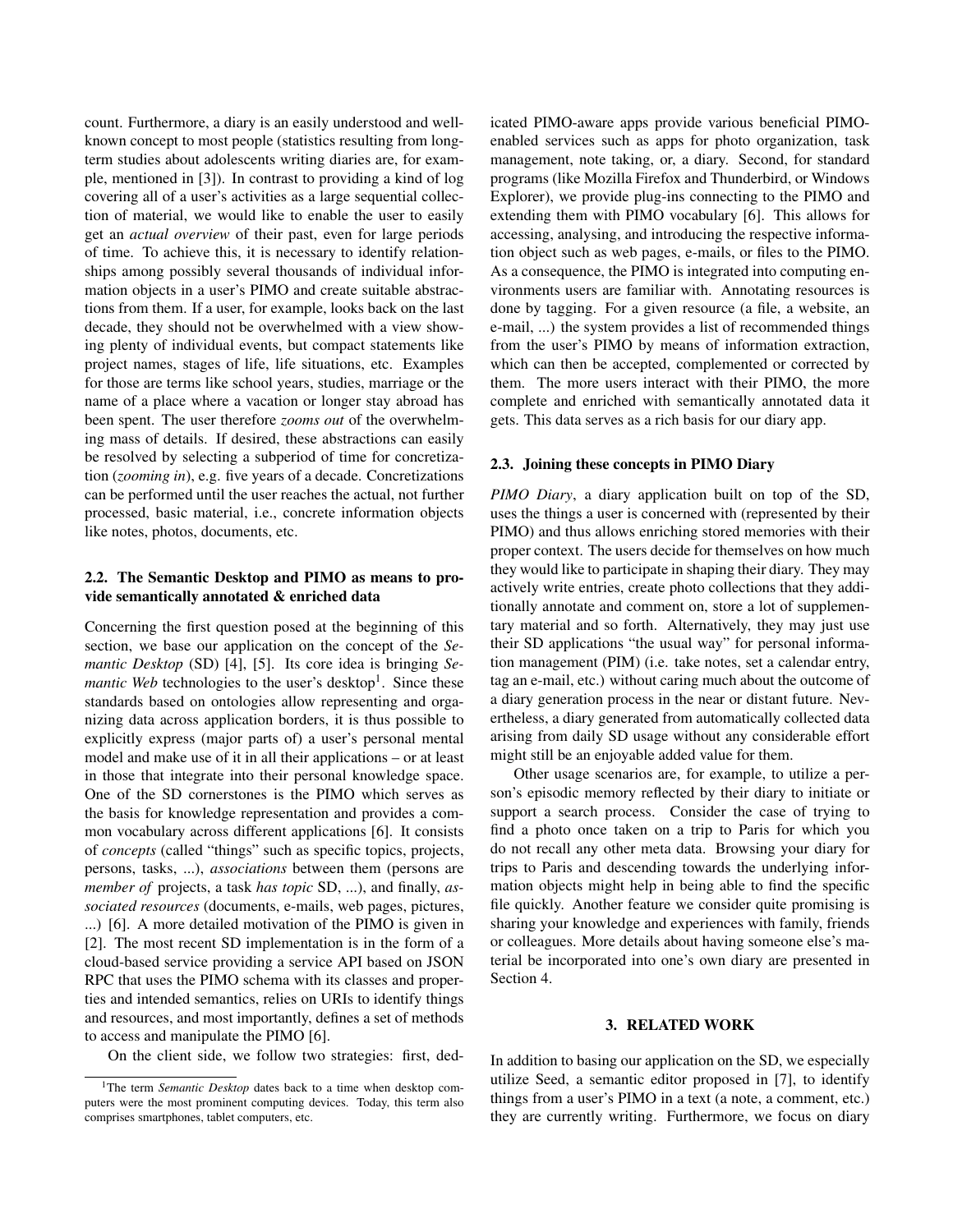and timeline related works, disregarding topics like life logging, trend and topic detection or augmented (personal) memories.

#### 3.1. Diary-related works

Concerning diary-related works, relevant applications include *ComicDiary* [8], *AniDiary* [9], and *Smart Diary* [10]. These applications share the idea of acquiring the necessary user data by reading out the logs of mobile devices, in particular smartphones in most cases. Since many people carry a smartphone with them all day, it appears obvious to ask these "digital companions" about a user's experiences and events. Typical inputs are GPS data, call logs, contact and calendar data, message texts and app usage statistics (e.g. from photo viewers or music players). The first two apps noted above generate small comic stories from this data including only a few or no text lines, whereas the latter produces humanreadable sentences using predefined templates filled during diary generation. Also a common idea is trying to achieve a certain diversity within the diary in order to make it more interesting and fun to view/read, for example by using different images for similar comic scenes. We, too, adopt this principle in our approach.

Apart from the previously mentioned, rather academic examples, we could not find any application – neither free nor commercial – that actually generates diaries, i.e. texts based on users' experiences and events reflected by their information objects. All applications found are either diary apps in the sense that they help in organizing or writing daily notes as a kind of specialized text editor, or more or less PIM tools providing timelines reflecting the history of users' interactions with files, e-mails, etc.

#### 3.2. Timeline-related works

During the last 20 years, several timeline applications have been developed: *LifeLines* [11], *Stuff I've Seen* (SIS) [12], *SIMILE Timeline* [13], *Continuum* [14], *YouPivot* [15] – just to name a few. We adopted  $-$  or at least were inspired by  $$ some of their features, specifically details-on-demand, outlining, zooming and summarization (LifeLines), a "zoomable" and/or scalable histogram, always showing the whole dataset (SIS, Continuum), representation of hierarchical data (Continuum), clicking an information item opens it in the appropriate application (SIS) and "TimeMarks" (YouPivot). However, the application closest to our approach is *Microsoft Life Browser* [16] which itself is based on *Memory Lens* [17]. In the main part of its user interface, a user's information objects are aligned to so-called memory landmarks, i.e. events that happened during that time, e.g. a meeting, a conference, or a celebration. By using a slider ranging from *least* to *most memorable* the amount of data visible on the screen can be adjusted. Moving the slider to the *most memorable* position causes many (or most) of the data to disappear from screen.

Like all other tools mentioned before, no high- or higher-level abstractions are created causing them to be vulnerable to failing to provide the needed overview and clarity once the system contains lots of data. A possible solution could be to summarize several events (but also information objects) belonging to the same project by showing this project's name as a placeholder or landmark, as is undertaken in our approach. Following the principle of details-on-demand, clicking this landmark will re-display the formerly hidden details. Life-Lines arranges some aspects in groups providing a kind of summarization, but since these groups seem to be predefined it also does not fit the needs of our approach.

Although they are similar to our approach, the *Facebook Timeline* and *Google+ Stories and Movies* are out of our scope for two reasons. First, they include too few sources: Google+, for example, only utilizes a user's photos or movies to create a story. We want to follow a more holistic approach by also incorporating files, bookmarked web sites, e-mails, etc. Additionally, as those platforms' main goal is social sharing, handing over very private or confidential data is at least a hindrance if not a major block. Although, we have to face the same trust issue when considering it as a cloud service, our ultimate goal is to provide a personal SD server at home.

In summary, to provide a meaningful and more holistic overview of a person's memories materialized in their personal information store, semantic relations between the different information objects have to be found and analyzed. Using the SD approach we already tackled the former aspect [5]. Given the semantic relations between things, we need to further analyze the data (clustering, condensation, etc.) to generate an attractive diary of a person's life. Last but not least, the look and feel of our application should be very appealing and closer to a classic diary or blog.

## 4. TECHNICAL REALIZATION

To prove our concept we implemented a diary component (realized as a JAVA servlet) into the SD infrastructure and created an *HTML5*-based app as a front-end.

#### 4.1. User interface

A screenshot of our app's user interface is depicted in Figure 1. It shows the first two of ten entries covering the year 2014 (these are real-life examples taken from the PIMO running at our department). The default amount of entries to be generated is ten but may be altered by the user. This setting as well as several others and the *overall context* information are positioned on the right. The diary entries themselves form the main part of the app (left-hand side). Each of them consists of at least four parts: a date or time interval, a headline, a list of those underlying information objects that predominantly characterize the entry as well as the most prominent keywords originating from all objects. If these objects are photos them-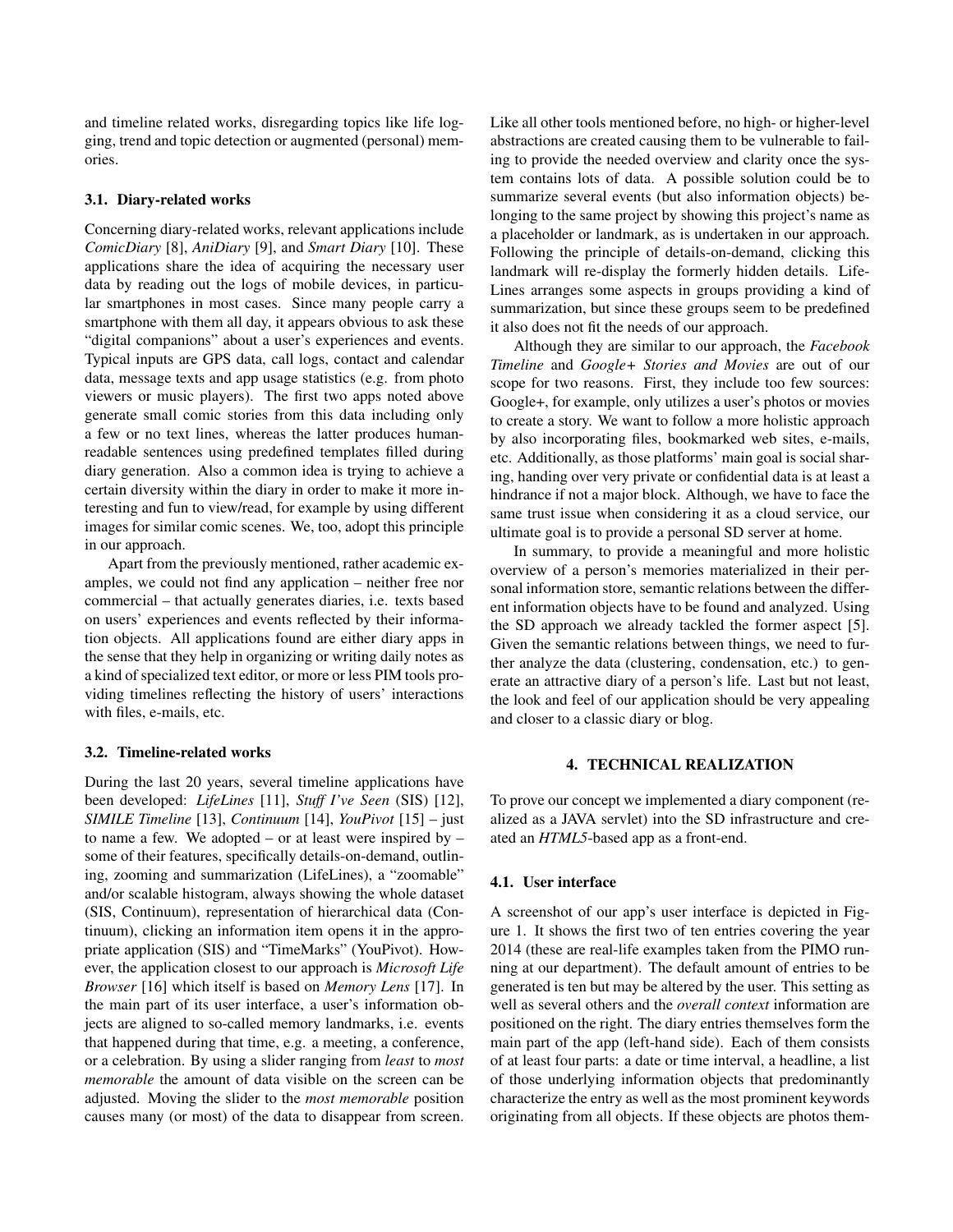

Fig. 1. User interface of the diary app: entries (left-hand side), settings and the overall context (right-hand side)

selves or are associated with photos, they are displayed on the left-hand side of the entry. On the upper right corner there are the most prominent annotations summarized over all objects within the entry and illustrated as icons. A close-up of the first entry can be found in Figure 2. We see that it consists



Fig. 2. Example of a diary entry

of 559 information objects belonging to the ForgetIT project. The icons and headlines of the first eight ones are displayed and 551 additional information objects can be displayed on demand by clicking the respective button. Clicking any of these objects jumps to the specific resource's view, allowing for directly opening it (if the appropriate application is available). Among these most characterizing objects are calender events of project meetings in the cities of Kaiserslautern and Luleå, a photo collection belonging to another meeting in Istanbul, a document (the project's description of work), an e-mail (Istanbul meeting and hotel), tasks (quarterly reports) and a bookmarked website (a wiki page). In total, 332 photos were found, from which the one considered most important by the system (for evaluation criteria please see the next section) is shown on the entry's left-hand side. Again, the rest of the photos may iteratively be shown by clicking the respective button below. The most prominent annotations summarized over all objects' annotations are the ForgetIT project itself (cubic symbol) and another relevant task, both displayed as icons in the upper right corner of the entry and providing the entry's most prominent context elements.

An overall context of the currently viewed period is displayed in the right part of the app. (A close-up excerpt as well as another example from 2012 are shown in Figure 3.) Such a context is generated from all things and annotations of



Fig. 3. Sample overall contexts of 2012 and 2014

a user's PIMO that are either associated with the selected time interval or have been created in it. It thus provides a compact overview of those things a user was concerned with the most during that particular time (based on their PIMO).

As stated in earlier sections, by clicking an entry the user zooms into the time period covered by it. In case of an entry covering a whole year, the next lower time granularity would be a half-year, a quarter, a month, etc. The time granularity can also be set directly in the upper right part of the app. Among these settings is also a button to zoom out of the current time interval. In case of a year, this would lead to a view covering five years and ten years after a subsequent click.

Another aspect we previously mentioned is incorporating shared information of others into one's own diary. This may either lead to completely new entries, e.g. representing the photo collection of a friend's holiday, or one's own entries are enriched. For example, consider the case of having a diary entry about a workshop consisting of your presentation, emails and notes. If your colleague also attended, took photos and shared them with you, they would appear as part of the same cluster previously only containing your material.

## 4.2. Diary Generation

Users are able to change the diary's default parameters like time period or number of desired entries to be generated. The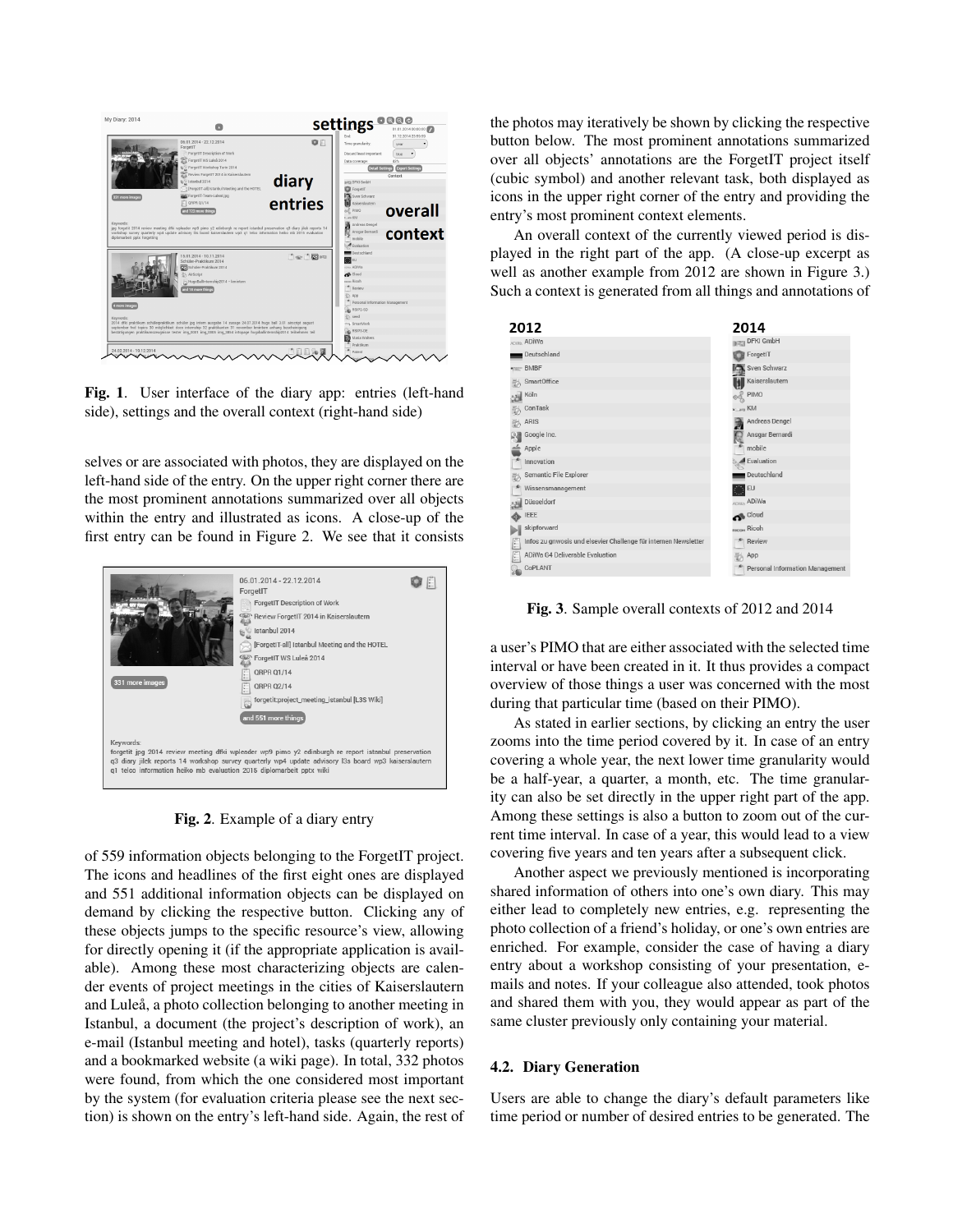diary generation process itself completely runs on the server and works as follows: First, all objects of a user's PIMO either being created or having an associated date in the selected time interval (like an event of a meeting) are queried. Next, they are clustered according to their similarity. The similarity measure we used is a weighted sum of three components. For headlines and text bodies we create and evaluate term vectors like they are known from information retrieval [18]. Analogously, we create concept vectors for the objects' annotated concepts similar to the approach in [19]. These concept vectors are then extended by indirect relations found in a *spreading activation* process [20]. Two things that are both connected to similar resources, e.g. several persons and events of a project, will have a high similarity. Clustering similar things also fosters a higher diversity within the diary.

The resulting clusters are then evaluated according to their derived importance. All things of a cluster are associated with a type-based value representing their potential of being a memory landmark. For example, vacations or projects get a higher basic value than e-mails or notes. If a cluster contains things with a high memory landmark potential, its importance value is raised accordingly. Additionally, we consider aspects like cluster size, annotation intensity, association with rich media like photos, etc. Following the idea that rare contexts might be more memorable than common ones [17], we also add a rarity bonus to a cluster's importance value if a rare person, location, topic etc. is among its objects.

If a user has specified to exactly get as many entries as desired, the least important ones are discarded. For the remaining ones, headlines and keyword lists are generated. Additionally, each entry's associated photos are ordered according to their importance with the most important one being displayed next to the entry by default. Relevant aspects considered are whether the user has set a photo to be a *favorite*, a user-set preference score, added comments or annotations and an image's quality score as described in [21]. To generate an appropriate headline, the importance of every object within a cluster as well as its annotations are evaluated similar to the inter-cluster importance evaluation. Depending on these results the headline of the most prominent object or annotation (or a concatenation of both) is used. The keyword list is generated from all headlines and text bodies collected from the cluster's objects, whereas terms appearing in headlines are associated with a slightly higher weight. The idea behind this is that headlines are a kind of human-made summarization. Last, the overall context is generated from all available objects regardless whether they were sorted out in the importance evaluation or not. Then, the final diary entries are sent to the client.

#### 5. EVALUATION

Our system has been evaluated by four industrial engineering students who were in their final year before completing their master's studies. They used the SD and PIMO for about three months before getting access to our application for about three weeks. During the evaluation they were asked 20 questions. Ten of them were taken from the USE questionnaire [22] covering the aspects of usefulness, ease of use, ease of learning and satisfaction. The others were specifically phrased to cover the different features of our app, e.g. meaningful clusters, headlines or text summaries, and especially whether the app succeeds in providing a satisfactory retrospection on the user's life (reflected by their PIMO). All items were measured on a seven-point Likert scale and were phrased such that a score of seven is best in all cases. The average of all 80 items resulted in 6.4, which we consider a success. But since this has only been an early evaluation, the group of participants was small and there might be a bias resulting from the general innovative character of the app, further evaluation is necessary.

#### 6. CONCLUSION AND OUTLOOK

With PIMO Diary we presented an application that supports users in contextual remembering and reminiscence while being integrated into their daily interaction with their Semantic Desktop and connected PIM tools. Without any or very limited extra effort diaries for any arbitrarily chosen period of their lives can be generated. Still, there are further interesting research questions. Please consider the case of writing a document for several periods of one's life, for example a report in which the last chapter is added many months later. At which position in the diary should this document appear? At the date of its last modification? During the time interval when most of the work has been done? Additionally, more results form image analysis such as concept detection could be used and the performance in clustering and condensation could be further improved. By the latter we especially refer to textual condensation: keywords could be replaced by natural language summaries. We also thought of so-called *topic lanes*, in which a cluster is not depicted as a diary entry but as a lane with different spots covering all events and information objects during that time. Using such lanes zooming into "hot spots" of a certain topic would be much easier. Nevertheless, since our early user evaluation appears very promising we consider putting more effort into this project to be a rewarding investment. For more details on our app and the current SD research prototype please visit our web documentation [23].

#### 7. ACKNOWLEDGEMENTS

This work was partially funded by the European Commission (FP7 ICT project ForgetIT, grant no. 600826).